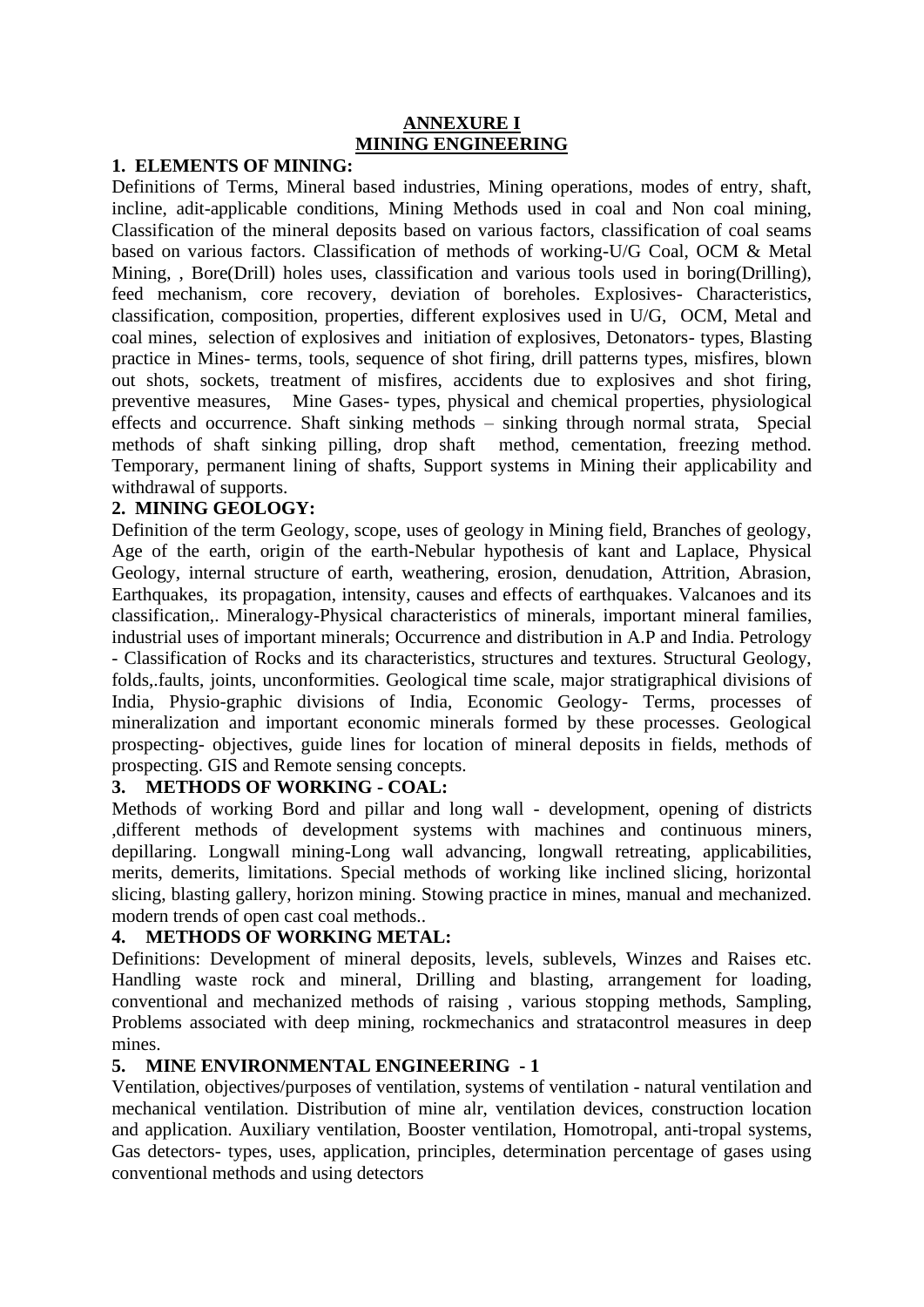#### **6. MINE ENVIRONMENTAL ENGINEERING - 2**

Mine fires, classification, causes preventive measures. spontaneous heating of coal, different methods of dealing with fires, Collection of air samples and interpretation of Mine air samples, , Ventilation survey , types, instruments, Mine Explosions – Types, Fire damp explosions-causes and preventive measures, Coal dust explosions- causes and preventive measures, treating coal dust, dust barriers, water barriers. Rescue and Recovery. Operations, objectives, classification of rescue apparatus, Resucitation apparatus, rescue organization. Inundation in mines, its causes, precautions, design of dams. Mine lighting, purpose, Terms, Places to be illuminated in the mines. Flame safety lamp- Different types, construction details. Miners diseases, causes and preventive measures.

#### **7. MINE SURVEYING:**

Definitions, Principles, classifications, Measurement of distances. Various instruments used in Surveying, chain survey, Fundamentals of compass survey, limitation of various surveying methods, various methods of leveling, types of levels, instruments, adjustments, computations, theodolite types, adjustments, traversing and computations, setting out curves, types, correlation survey, tachometric survey and triangulation Survey.

#### **8. MINING MACHINERY - 1**

Wire ropes- usage, chemical composition, tests of wires, classification, applicability of different wire ropes, causes of deterioration and precautions, capping, recapping methods and rope splicing, Transportation in mines - classification different types of rope haulages, their applicability, merits and demerits limitations. Safety devices in different rope haulages, Locomotive haulages- types, applicability's, Conveyors- types, tensioning arrangements, use and applicability in mines, Aerial ropeways, man riding applicability's, Pumps their applicability in mines, construction details merits, demerits and limitations.

#### 9. **MINING MACHINERY - 2**

Coal face machinery, different Drills, Power loaders, Longwall face machinery-AFC , lump breakers, stage loaders, power pack, SERDS,DERDS, safety devices, power support, Mine cables- types, constructional details, Flame proof apparatus and Intrinsically safe apparatusfield of applications, features, remote control principle, Signaling methods used in mines, telephones, Winding -purpose, equipment, types of headgear frames, shaft fittings, guides, Pit top and pit bottom arrangements, keps, suspension gear, types of drums, drum and skip winding, Cage winding and Friction (Keope Winding) speed control and safety contrivances.

### **10. MINING LEGISLATION AND MINE MANAGEMENT:**

Mines-Act, Mine-Rules and regulations provisions of Mine Act in respect of drinking water, Health, Hygiene, etc., Medical facilities. Limitations of employment, leave with wages, etc.,

Coal Mines/Metal Mines Regulations - Definitions duties of manager, over man, safety officer, under manager etc., Transport, Mine working ventilation etc., Precautions against dangers from fire, dust gas, water etc., Mine lighting and safety. Industrial Dispute Act, Causes disputes work committee, strikes, lock out. Mine Management-Organization structure, safety in mines and Mine accidents. Entrepreneurship, self employment scheme, market and demand survey, quality systems concepts, quality policy, quality control, quality assurance, ISO 9000, features, draw backs, recruitment, qualifications, training programmes, work-study.